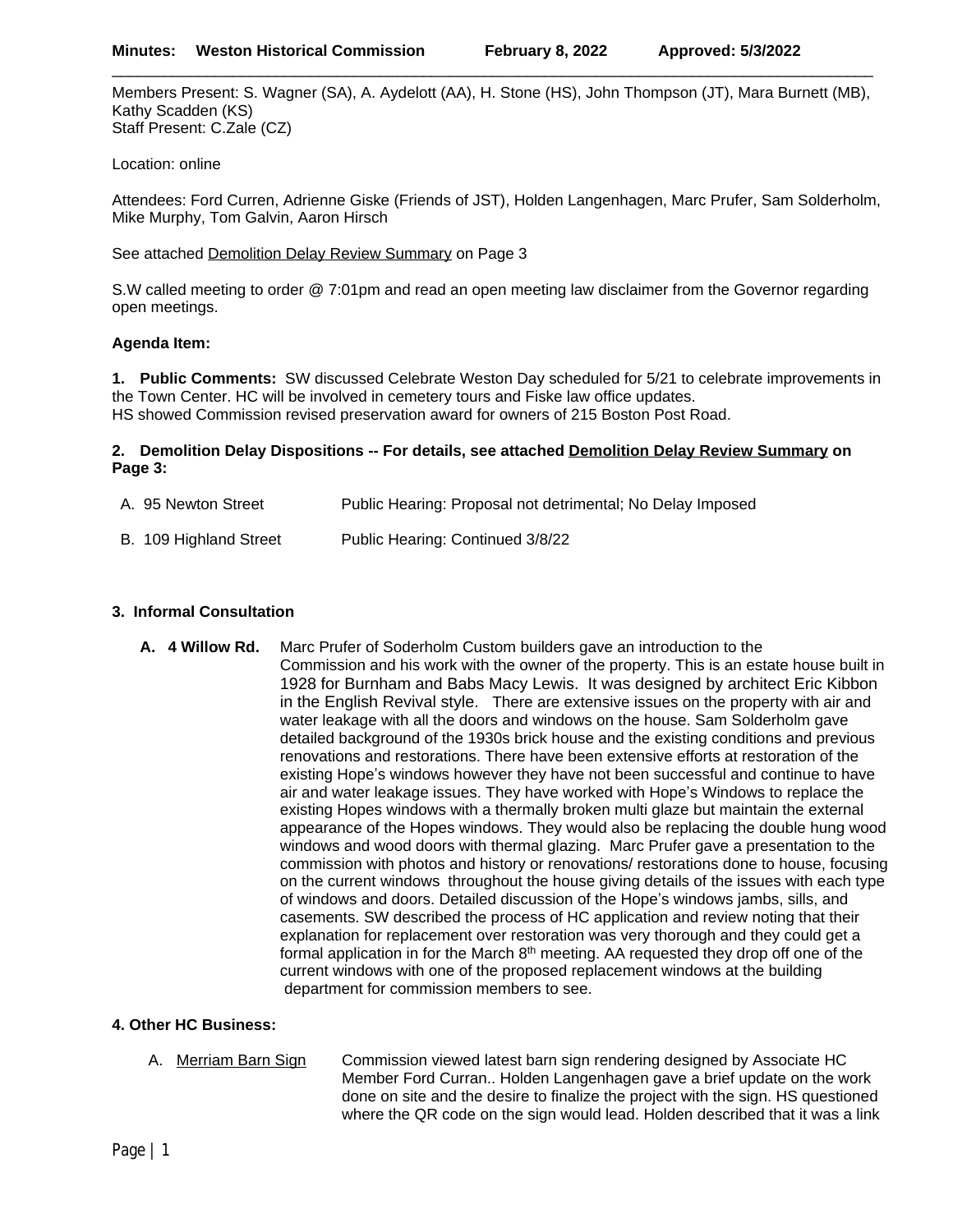\_\_\_\_\_\_\_\_\_\_\_\_\_\_\_\_\_\_\_\_\_\_\_\_\_\_\_\_\_\_\_\_\_\_\_\_\_\_\_\_\_\_\_\_\_\_\_\_\_\_\_\_\_\_\_\_\_\_\_\_\_\_\_\_\_\_\_\_\_\_\_\_\_\_\_\_\_\_\_\_\_\_\_\_\_\_\_\_

to the Historical Society bulletin website. Adrienne Giske expressed gratitude Holden's work and the Eagle Scout program. Commission discussed the materials of the sign. KS made motion to approve the sign rendering, HS seconded. All in favor.

- B. 751 BPR- Woodleigh Farm -40B update SW gave overview of the current events of the project. The builder has changed some of the initial conditions that the town had asked for in the original agreement. Initially they had been asked to maintain the stone walls and if they did have to remove them they would be replaced in kind. However, the agreement between the town and developer has been made and approved. AA noted that the commission will have a voice through the MEPA process rather than the Preservation deed restriction process.
- C. 669 BPR Update SW discussed going before the CPC for a placeholder amount of \$206,000 for a preservation restriction. Appraisal of the property came in around \$860,000 and the owner was not satisfied with that number. The owners were interested what the value of a preservation restriction would be on the property. AA made a motion to support the CPC request, HS second. All in favor.
- D. JST Update Adrienne Giske provided update. They are currently working through the punch list and working with the Town and Select Board to build a framework of what needs to be done between now and when they sign with the restauranteur. May 1-15<sup>th</sup> will be the outside planting and finishing of landscape details.
- E. Fiske Law Office Preservation **Restriction** SW noted Phyllis Halpern has reached out to Golden ball Tavern to see if they would hold the Restriction.
- F. White Farm, Historic house at Cambridge **School** JT gave overview of the property and its past functions at Cambridge School. Currently, the building has not had much attention since 2012 and has had decades of neglect. Tom Galvin, Facilities Manager, discussed serious issues with the building and had asked both the building inspector and fire department to come out and check the building. It was essentially condemned by both departments as it meets no code requirements. Tom Galvin discussed multitude of changes and additions that have occurred with the structure. Commission discussed previous review of this building and saving versus replacing with similar looking building. JT noted that funding for total restoration is not there. JT discussed how deed restriction would not work on the property. HS and AA expressed desire to see some type of program for the proposed new usage of the building. CZ will organize time for Commission to have a site visit.
- G. Annual Report Status Phyllis Halpern had submitted the final version of the Annual Report.
- **5. Treasurer's Report:** JT has reports from the Treasurer's office and previous HC Treasurers reports and is working through clarifying information on the accounts.
- **6. Approval of minutes:** N/A
- **7. Calendar** March 8<sup>th</sup>, 2022, April 5<sup>th</sup>, 2022
- **8. Adjournment:** Meeting adjourned 8:51 pm.

Respectfully submitted: Christine Zale